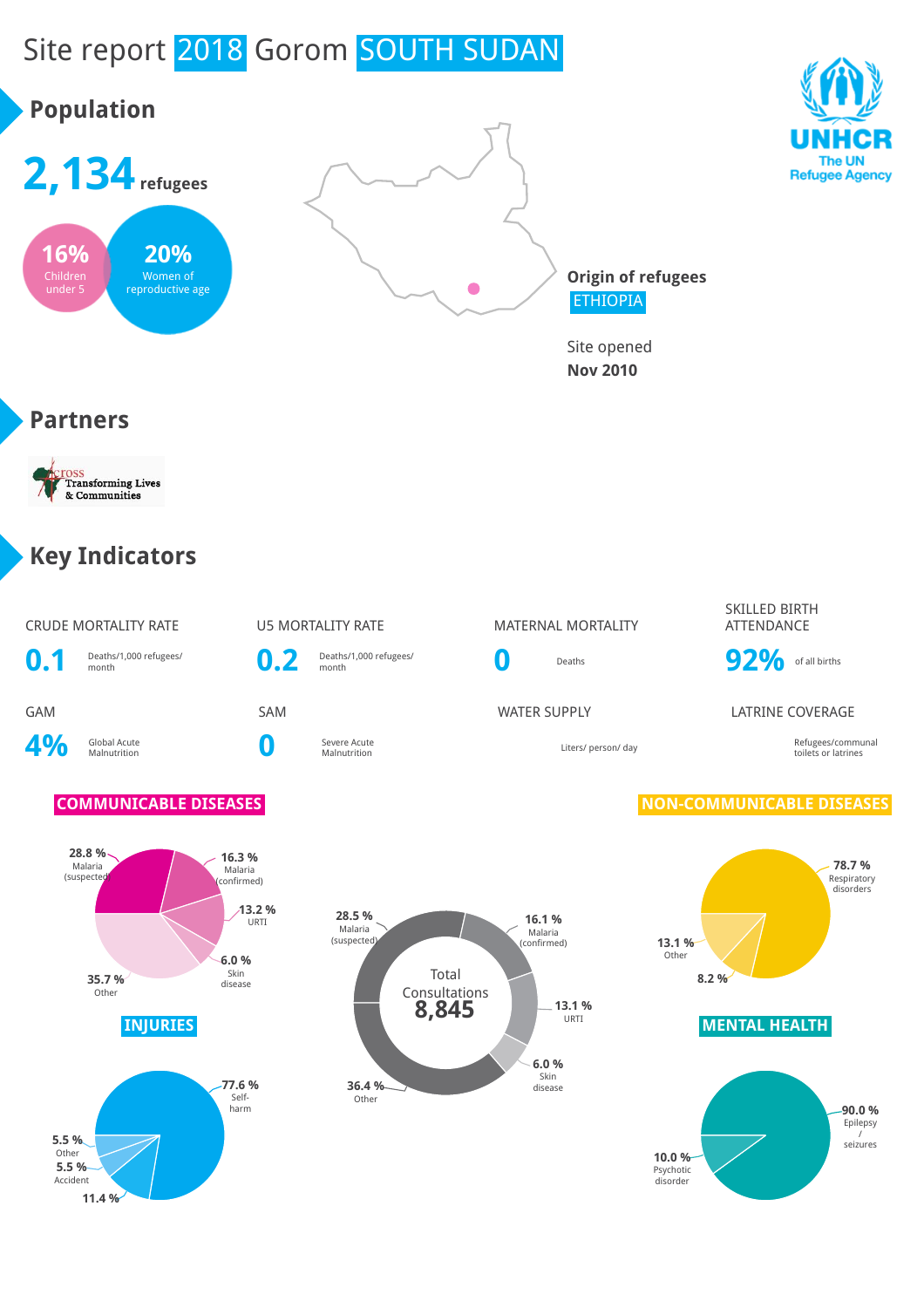#### **Public Health**

| <b>HEALTH STAFFING</b>                                      | <b>INDICATOR</b> | <b>STANDARD</b> |           | <b>MORBIDITY</b>                                 | <b>INDICATOR</b> | <b>STANDARD</b> |   |
|-------------------------------------------------------------|------------------|-----------------|-----------|--------------------------------------------------|------------------|-----------------|---|
| Number of medical doctors                                   |                  | 1: 50,000       | $\bullet$ | Incidence of malaria among children under        | 97               |                 |   |
| Number of qualified nurses                                  |                  | $1:$ < 10,000   | $\bullet$ | Incidence of watery diarrhoea among              | 27               |                 |   |
| Number of community health workers                          |                  | 1:1,000         | $\bullet$ | children under 5                                 |                  |                 |   |
| <b>ACCESS AND UTILIZATION</b>                               | <b>INDICATOR</b> | <b>STANDARD</b> |           | Incidence of pneumonia among children<br>under 5 | 33               |                 |   |
| Consultations per trained clinician per day                 | 33               | < 50            | ◎         | Incidence of pneumonia among over 5              | 13               |                 |   |
| Health utilisation rate (new visits / refugee /             | 3.9              | $1 - 4$         | ◙         | Tuberculosis success rate                        |                  | < 90%           |   |
| year)<br>Proportion of host population consultations        | 39%              |                 |           | Were any MDR/X-TB cases diagnosed among<br>PoCs? |                  | <b>No</b>       |   |
| <b>MORTALITY</b>                                            | <b>INDICATOR</b> | <b>STANDARD</b> |           | <b>VACCINATION</b>                               | <b>INDICATOR</b> | <b>STANDARD</b> |   |
| <b>Crude Mortality Rate</b><br>(CMR) (/1000/month)          | 0.1              | < 0.75          | Ø         | Full vaccination coverage                        | 25%              | < 95%           | € |
| <b>Under-five Mortality Rate</b><br>(U5MR) (/1000/month)    | 0.2              | $< 1.5$         | Ø         | Measles vaccination coverage                     | 26%              | < 95%           | Ø |
| <b>Infant Mortality Rate</b><br>(IMR) (/1000 livebirths)    | 0.0              | < 30            | Ø         | Source of vaccination data                       |                  |                 |   |
| <b>Neonatal Mortality Rate</b><br>(NNMR) (/1000 livebirths) | 0                | < 20            | Ø         | IN-PATIENT DEPARTMENT (IPD)                      | <b>INDICATOR</b> | <b>STANDARD</b> |   |
| <b>OUTBREAK ALERT AND RESPONSE</b>                          | <b>INDICATOR</b> | <b>STANDARD</b> |           | Average length of stay (days)                    | 1.5              |                 |   |
| Proportion of outbreaks investigated within 48<br>hours     |                  | 100%            |           | Case fatality rate                               | 0.0              |                 |   |
| Number of outbreaks reported                                | 0                |                 |           | Hospitalisation rate                             | 102.6            | $50 - 150$      |   |

### **Reproductive Health**

| <b>ANTENATAL CARE</b>                                                                     | <b>INDICATOR</b> | <b>STANDARD</b> |   | <b>FAMILY PLANNING</b>                                                      | <b>INDICATOR</b> | <b>STANDARD</b> |  |
|-------------------------------------------------------------------------------------------|------------------|-----------------|---|-----------------------------------------------------------------------------|------------------|-----------------|--|
| Antenatal care coverage                                                                   | 92%              | > 90%           |   | Contraceptive prevalence rate                                               | 5173%            | $\geq 30\%$     |  |
| Coverage of antenatal tetanus vaccination                                                 | 92%              | >95%            |   | Source of contraceptive prevalence data                                     |                  |                 |  |
| <b>DELIVERY CARE</b>                                                                      | <b>INDICATOR</b> | <b>STANDARD</b> |   | SEXUAL AND GENDER-BASED VIOLENCE (SGBV)                                     | <b>INDICATOR</b> | <b>STANDARD</b> |  |
| Proportion of births attended by skilled<br>personnel                                     | 92%              | $\geq 90\%$     |   | Total number of reported rapes                                              | $\Omega$         |                 |  |
| Proportion of births conducted by caesarean<br>section                                    | 0%               | $5 - 15%$       | ೞ | Proportion of eligible rape survivors provided<br>with PEP within 72 hours  |                  | 100%            |  |
| Proportion of newborn infants with low birth<br>weight (<2500 gs) (weighed within 72 hrs) | 0%               | < 15%           |   | Proportion of eligible rape survivors provided<br>with ECP within 120 hours |                  | 100%            |  |
| Proportion of teenage pregnancies                                                         | 5%               |                 |   | SEXUALLY TRANSMITTED INFECTIONS (STIS)                                      | <b>INDICATOR</b> | <b>STANDARD</b> |  |
| Still birth rate (/1000 total births / month)                                             | n                |                 |   | Number of genital ulcer diseases                                            | 11               |                 |  |
| Number of maternal deaths                                                                 | 0                |                 |   | Number of Pelvic Inflammatory diseases                                      | 6                |                 |  |
| Proportion of maternal deaths investigated<br>within 48 hours                             |                  | 100%            |   |                                                                             |                  |                 |  |